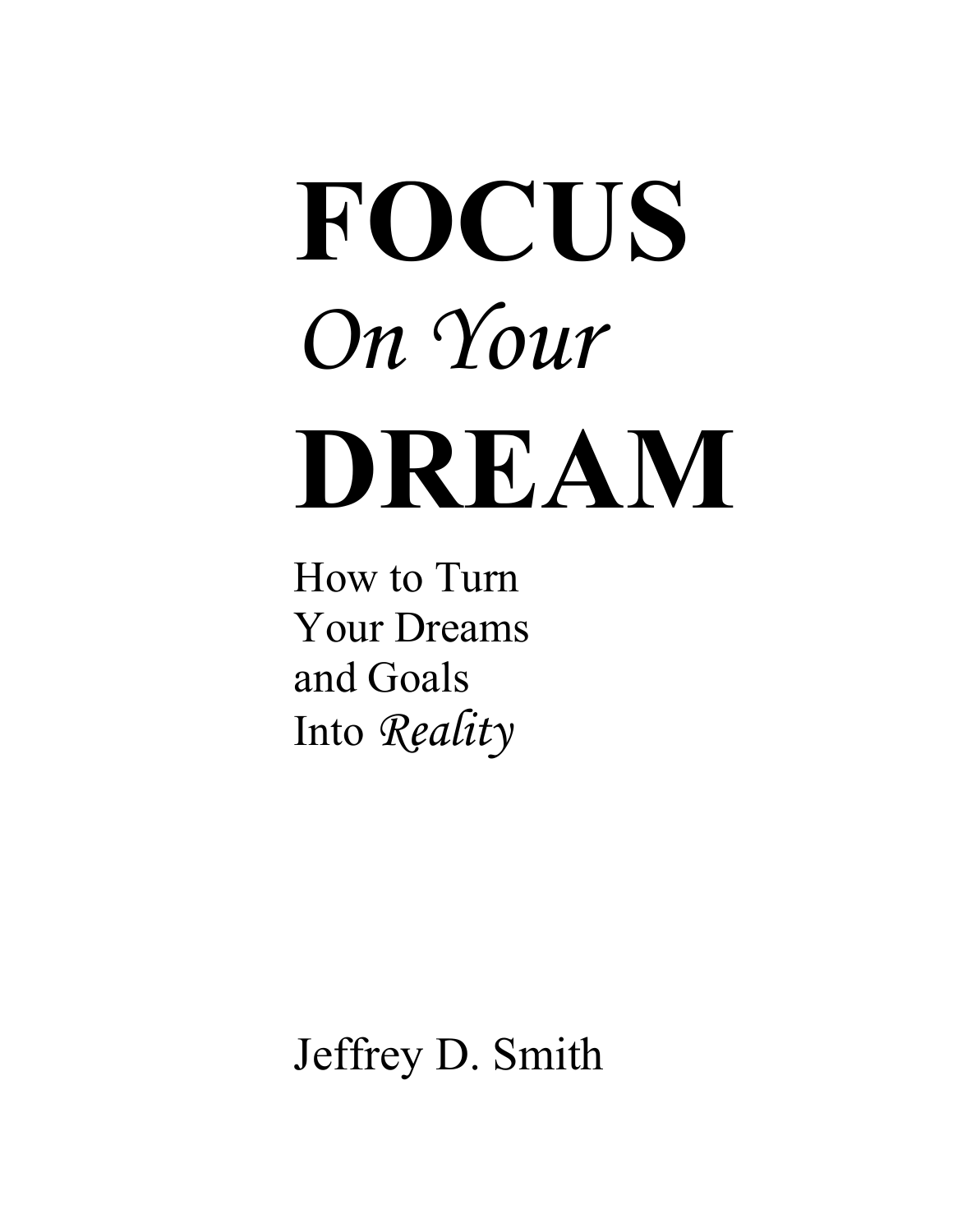# **FOCUS**  *On Your*  **DREAM**

Jeffrey D. Smith Copyright©2004 by Jeff Smith ISBN 0-938716-40-9

All rights reserved, including the right to reproduce this book or portions thereof in any form or by any means, electronic or mechanical, including photocopying, recording, or by information storage or retrieval system without written permission from the publisher, except for the inclusion of brief quotations in a review. All rights are also reserved for translation into foreign languages. No liability is assumed with respect to use of the information herein.

> Published by Possibility Press

Cover Photo: Digital Imagery© copyright 2001 PhotoDisc, Inc.

Manufactured in the United States of America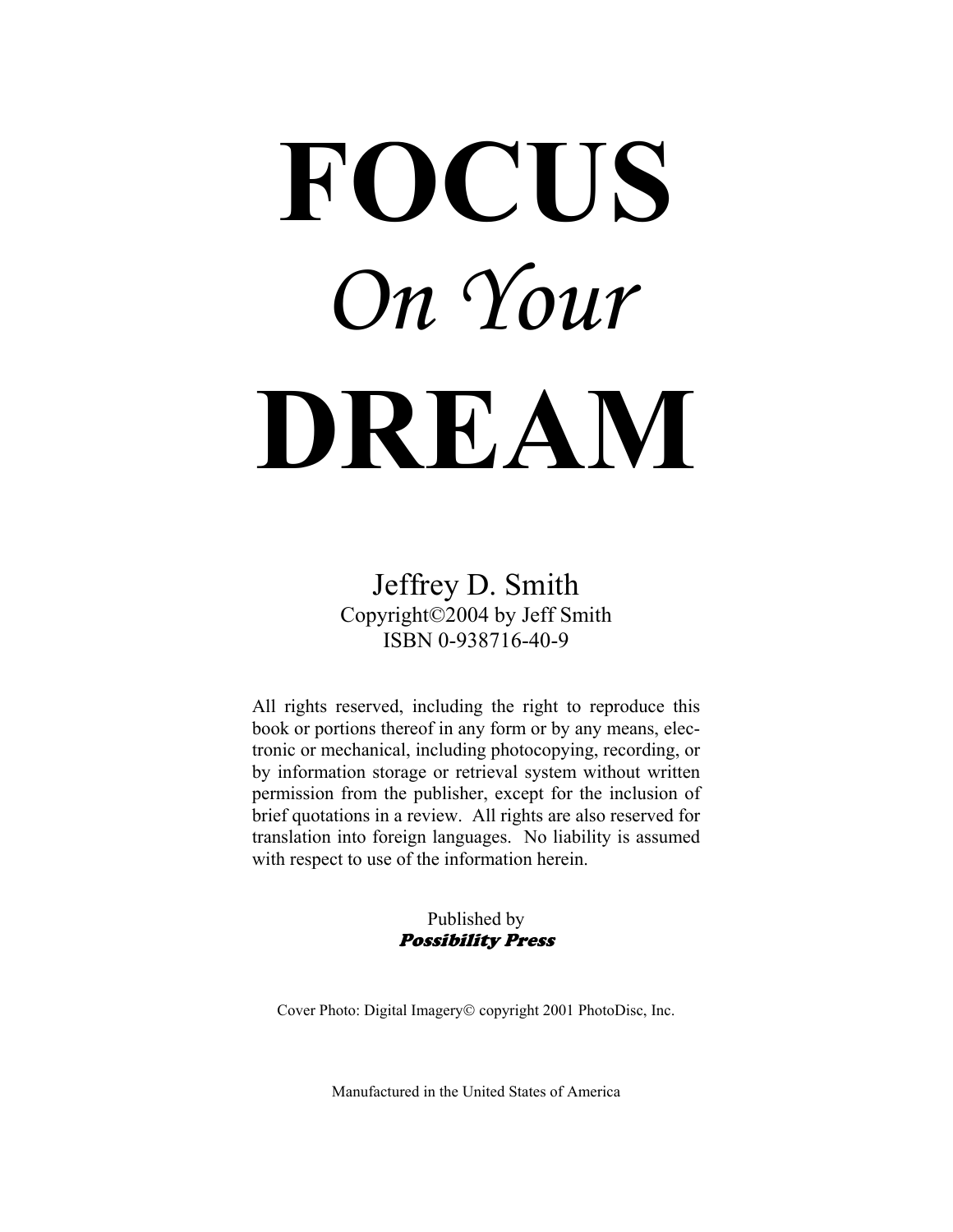## **Dedication**

To My Mother, Alyce, I Love You!

## **Acknowledgment**

I never could have written *Focus On Your Dream* without the help, inspiration, and guidance of my many teachers and mentors, as well as the love and support of my friends and family. I acknowledge those that made this book possible.

My mother, Alyce; father, David and his wife Dorothy; my brother, Tod, and his wife, Jeni; my grandparents, Catherine Rupp and Roy and Georgia Smith; Norma Butler; John Assaraf; the members of my Indianapolis Mastermind Group; Dr. Fred Grosse; Mike Fry; Shelley Stuteville; and the staff at Possibility Press.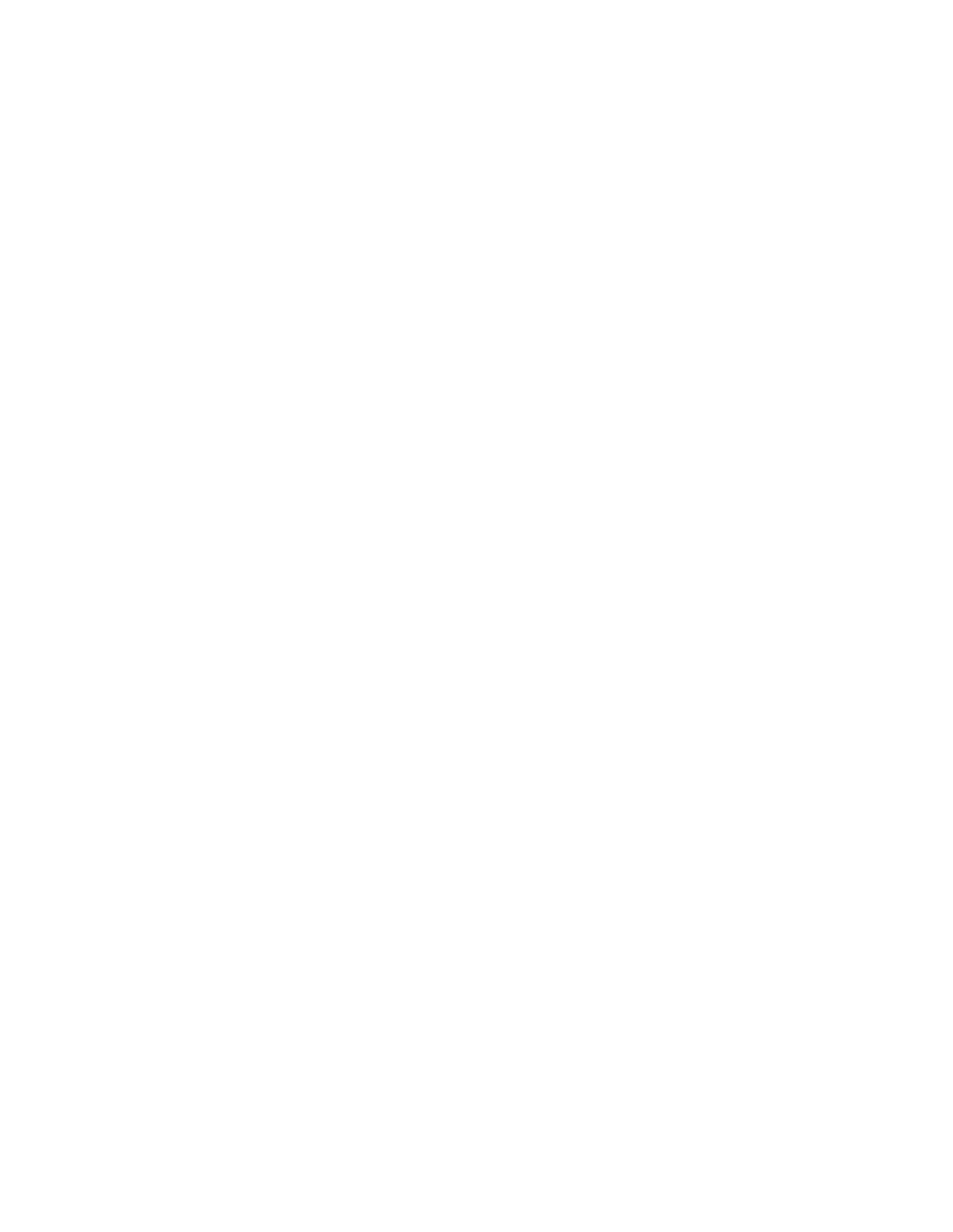## **Contents**

| Preface                        |                                                                                        | 6          |
|--------------------------------|----------------------------------------------------------------------------------------|------------|
| <b>Introduction</b>            | <b>Staying Focused on Success—The Basics</b>                                           | 8          |
| Chapter 1                      | <b>What's Your Starting Point?</b>                                                     | 13         |
| Chapter 2                      | The "You" Factor                                                                       | 16         |
| Chapter 3                      | <b>Decide and Focus on Where You</b><br><b>Want to Be</b>                              | 21         |
| Chapter 4                      | <b>Develop a Solid Foundation for</b><br><b>Achieving Your Goals</b>                   | 30         |
| Chapter 5                      | <b>Focus on Beliefs That Will Help You Win</b>                                         | 37         |
| Chapter 6                      | <b>Let Go of Your Limiting Beliefs</b>                                                 | 45         |
| Chapter 7                      | <b>Think Like the Wealthy!</b>                                                         | 57         |
| Chapter 8                      | The "Magic" of Goal Achievement                                                        | 68         |
| Chapter 9                      | <b>The Laws of Focus</b>                                                               | 72         |
| Chapter 10                     | <b>Build a Picture of Your Dream</b>                                                   | 90         |
| Chapter 11                     | <b>Turn Your Dream Into an Achievable</b><br>Goal                                      | 108        |
| Chapter 12                     | <b>Become a Goal Getter! Develop a</b><br><b>Goal-Achievement Daily Action Plan</b>    | 114        |
| Chapter 13                     | <b>Make It Happen and Enjoy the Results</b>                                            | 141        |
| Chapter 14                     | <b>Work With a Leadership "Success Coach"</b><br>to Help Keep You Focused on Achieving |            |
|                                | <b>Your Goals</b>                                                                      | 158<br>166 |
| <i><b>About the Author</b></i> |                                                                                        |            |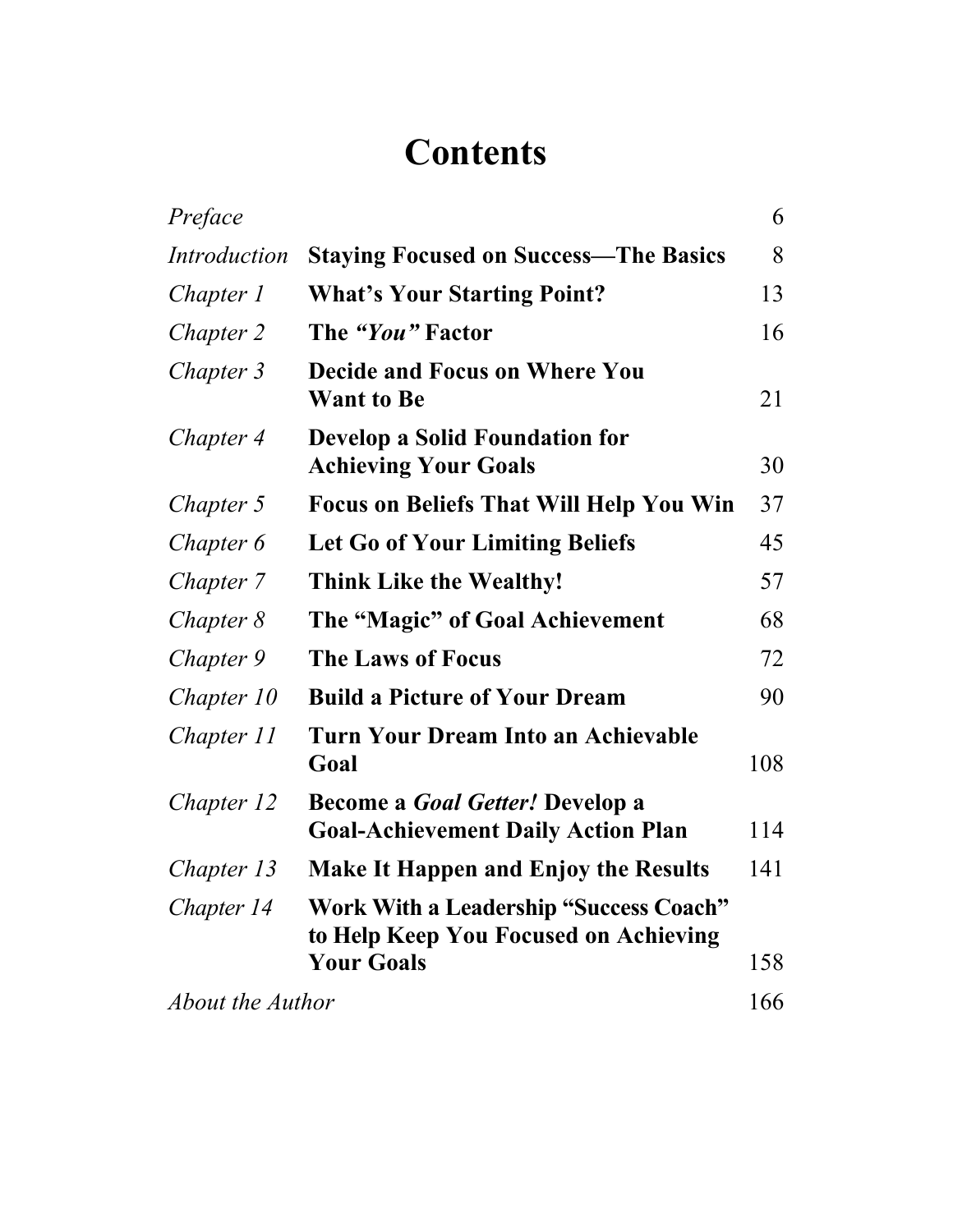## **Preface**

*"The only ones among you who will be really happy (and successful) are those who will have sought and found how to serve."*  Albert Schweitzer

True meaning in life comes after you realize your own potential through personal growth and serving other people. Rushing after the "magic solutions" most people believe are "out there" is like running in quicksand. The more you struggle, the quicker you sink.

You were born with all the potential you need to accomplish your goals and live the life you want. What you need to do is *focus on your dream*, become aware of how to work with the talents you already have, and serve others to the best of your ability. Follow these three steps and you'll be on your way to realizing your dream…no matter how big it may be!

By the time you finish reading this book, you will have developed a refreshing new way of looking at the world and yourself.

- You will see more of the beauty of the world around you.
- You will enjoy the self-confidence that comes from knowing who you are and why you are here.
- You won't feel the need to continually compare yourself to other people.
- And, you will know how to turn your dream into reality, including the material wealth you may desire.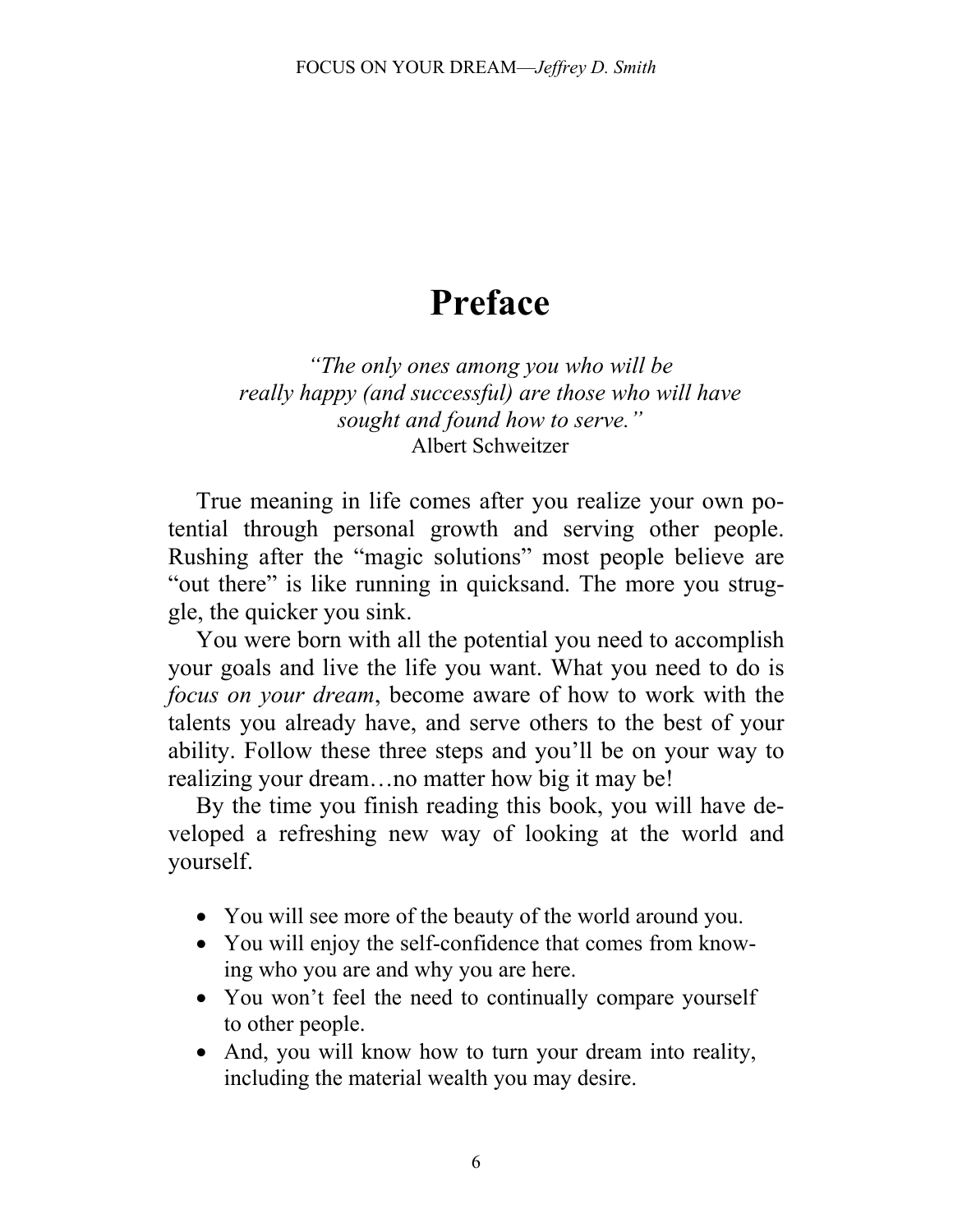My hope is that this book will serve as a stepping stone to greater things in your life. That alone will have made my efforts here worthwhile.

If there is one thing I've learned over the years, it's that the fine line between those who win and those who don't is what they *focus on.* Winners *stay focused* on what they *want* and *continually take action* to move themselves closer to their dream. Everyone else doesn't.

*Focus* makes the difference between the World Champion and the also-ran. In this book, you'll learn how to develop the focus of a World Champion. Hopefully, it will inspire, motivate and most importantly, *activate* you into taking action—as you sharpen your focus on your dream. *So, let's get started…*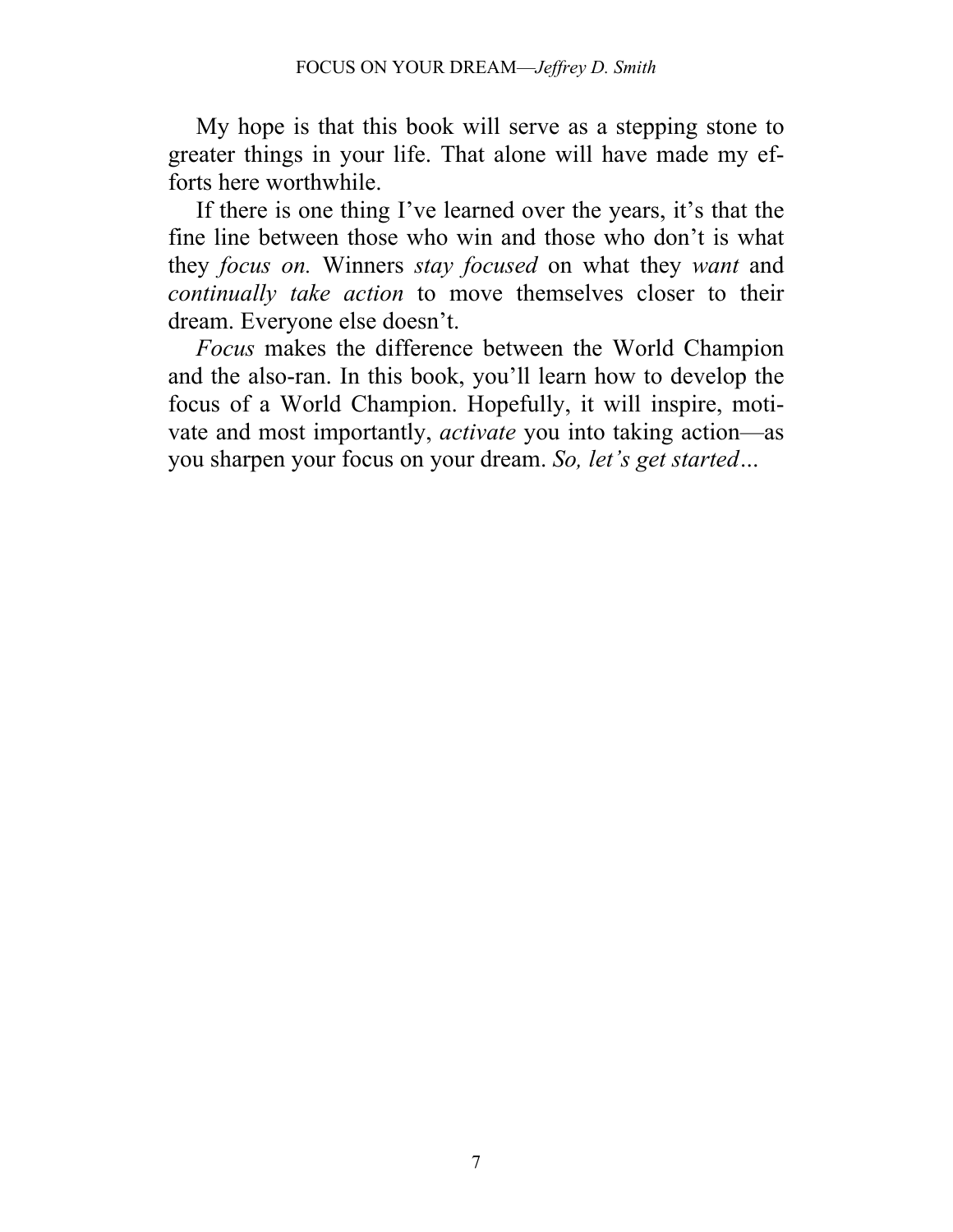### *Introduction*

## **Staying Focused on Success— The Basics**

*"The first law of success...is concentration: to blend all the energies to one point, and to go directly to that point, looking neither to the right nor the left."*  William Matthews

#### **Focus—***What Does It Really Mean?*

Undoubtedly you've heard the word "focus" time and time again. Yet, you may have never given it much thought or realized how essential this little five-letter word is to your success. Webster's New World Dictionary defines focus as, *"...to fix or settle on one thing; concentrate."* 

Have you ever noticed that *you get what you focus on?* For example, when you drive your car to the grocery store, you need to steer it in the right direction, or you're just not going to get there, are you? Life's much the same. You're in the driver's seat of your life. You need to consistently focus your thinking and take action in a specific direction to make continuous progress toward your dream.

People who win in business or anything else, for that matter, focus and make things happen. They may look lucky, as if they just glided into a higher level of accomplishment without much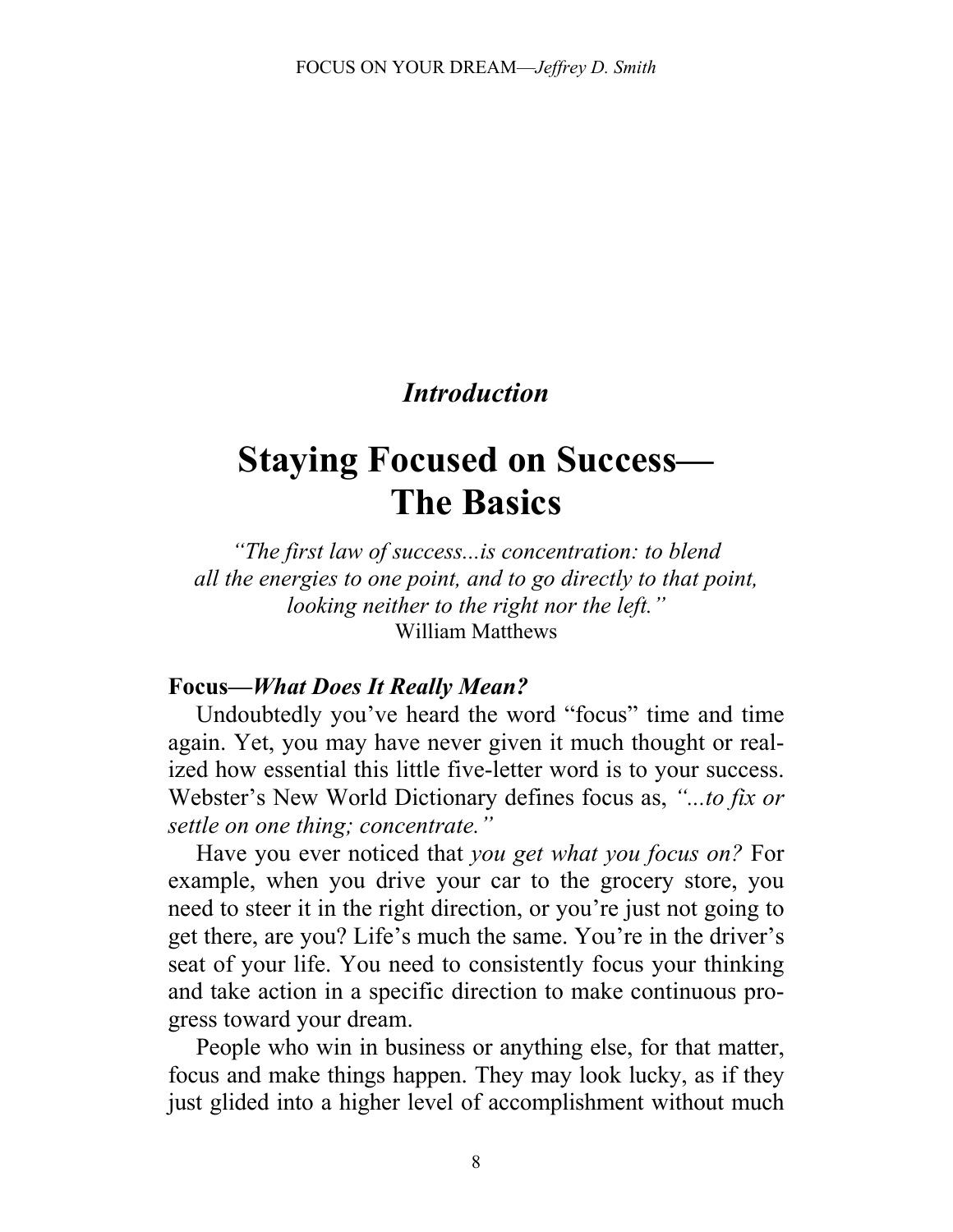effort. Instead though, they're usually like the serene-looking duck, smoothly crossing the lake. Underwater, their little webbed feet are paddling consistently and vigorously toward their goal. They're focused on reaching the shore so they can eat the bread you're tossing into the water!

#### **What Questions Are You Asking Yourself?**

In the process of staying *focused* and achieving your goals, the questions you ask yourself are at least as important, if not more so, than the answers you give!

You need to ask yourself powerful, focused questions to get the results you want. For example*, "What am I doing today to live my dream?"* Find the question that works the best for whatever you want to achieve, write it down, and put it up in several places where you'll see it every day. The quality of your life is affected by the questions you consistently ask yourself every day.

#### **What Is Success?**

Let's start our journey with a question: "What does success mean to you?"

If you're like most folks, that question may have challenged you. You may have pictured a beautiful new house, a shiny sports car or luxury car, or being on a sun-drenched beach. You may have thought of your family, gathered around the dinner table smiling and laughing, enjoying each other's company and sharing a beautiful love that seems rare today.

You may even have pictured a large check coming to you in the mail on a regular basis—the kind of income that would give you the freedom you so desire.

All of those may be some of the *results* of your success, but they don't really define it. You need to have a clear definition of what success means to *you*. It's the only way for you to know what you're working toward and how to determine when you've achieved it. That makes sense, doesn't it?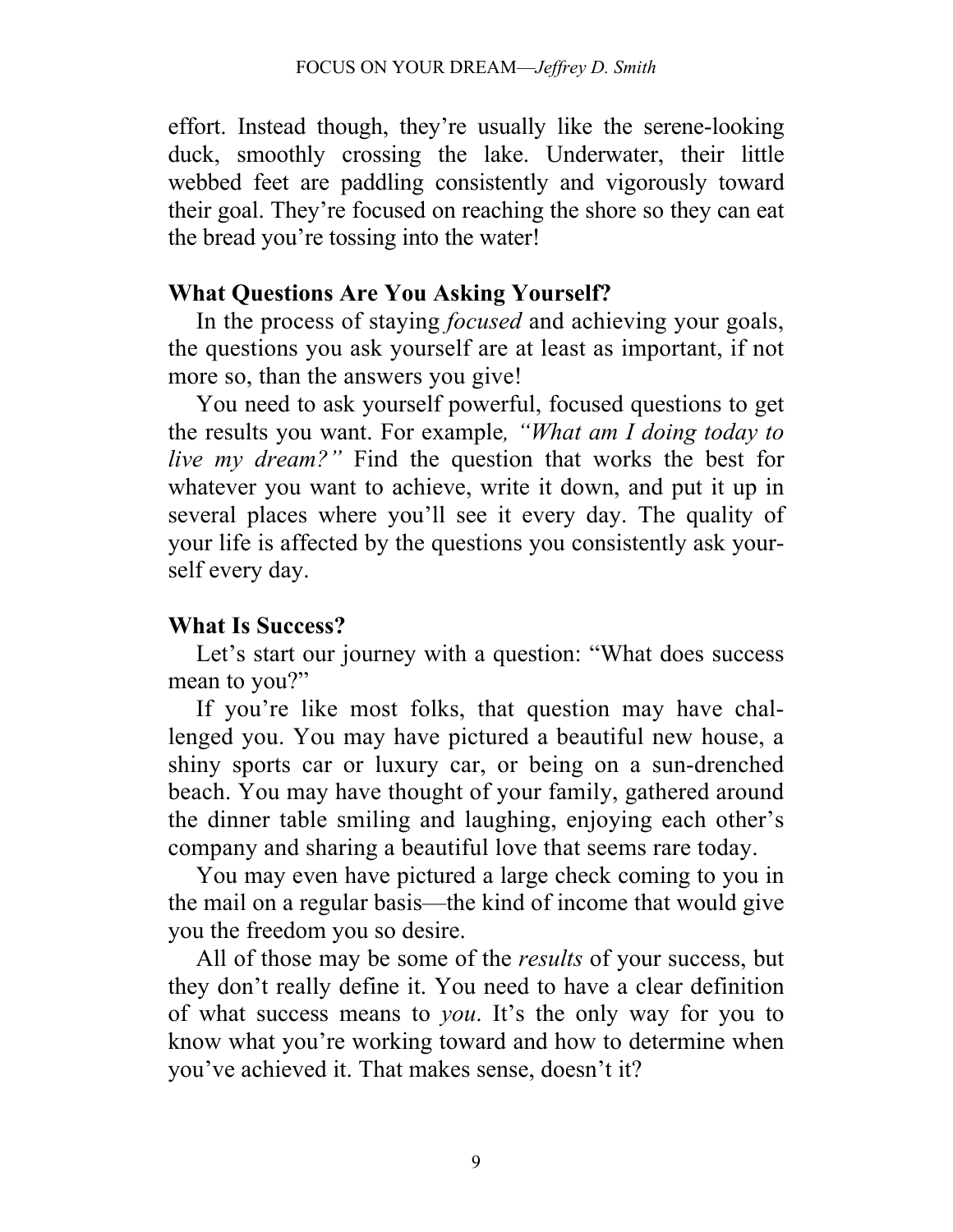Now, ask yourself the same question again: "What does success really mean to me?" Is your answer still the same? If not, what is it?

#### **How Do Some Other Achievers Define Success?**

Robert Louis Stevenson, author of *Treasure Island*, said *"That man is a success who has lived well, laughed often and loved much; who has gained the respect of intelligent men and the love of children; who has filled his niche and accomplished his task; who leaves the world better than he found it, whether by an improved poppy, a perfect poem or a rescued soul; who never lacked appreciation of earth's beauty or failed to express it; who looked for the best in others and gave the best he had."* 

Albert Einstein, one of the greatest scientists who ever lived said, "*A successful man is he who receives a great deal from his fellow man, usually incomparably more than corresponds to his service to them. The value of a man, however, should be seen in what he gives, and not in what he is able to receive."* 

And, Earl Nightingale, author of *The Strangest Secret* and one of the most well-known motivational speakers of all-time, offered one of the most useful definitions of success: *"Success is the progressive realization of a worthy ideal."* 

When you study each of those definitions, you'll begin to get a much clearer picture of what success really is. As you can see, none of these people defined success as lots of money or luxury cars or new homes. Those things are simply the *rewards* of success but, in and of themselves, they are not success.

#### **Real Success Is Deeper**

True success goes much deeper than material objects. As William H. Danforth said, *"Our most valuable possessions are those which can be shared without lessening; those which, when shared, multiply. Our least valuable possessions are those which, when divided, are diminished."* Now that's cer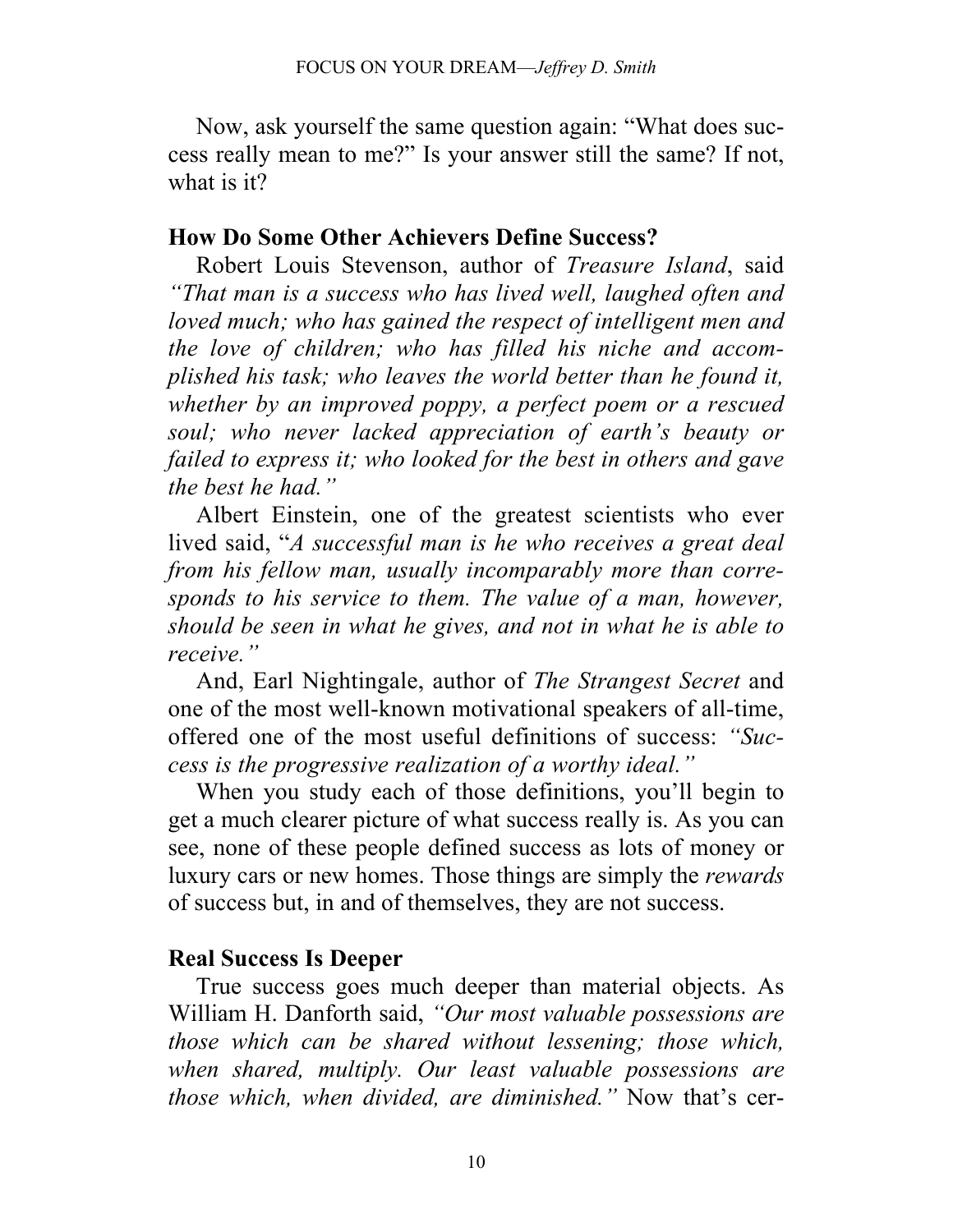tainly worth rereading. When you do, look for the powerful definition of the concept of success that's in it.

What Danforth means is that money and most of the things it buys are some of the *least* valuable possessions we have. Ironically, most people spend the majority of their lives working for money at jobs they can't stand. Then they go into debt to buy material objects, which are actually some of the least valuable things in their lives. They seek instant gratification to ease the pain of working their jobs.

That doesn't make too much sense, yet almost everyone does it. Why? Many people simply believe they have to. Others may feel it's the right thing to do because "everyone else" is doing it. Still others do it because they think there is no other way.

Many people though, do it because they're trying to fill the gap they have between making a living and making a life. They are bored and unfulfilled—living in gray mediocrity. So they constantly seek "stuff," entertainment, and other things in an attempt to make up for what they're missing.

You don't have to be stuck in any of those traps. You can be different. You don't have to be average. It isn't the right thing to do just because everyone else is doing it. Fortunately, there is another way. That's what you'll learn in this book. You'll discover the path that allows you to achieve true success—*your success!*

You can drive your dream car, live in your dream home, and go on luxurious vacations. After all, you do need to be drawn by your dream to become successful. Things, in and of themselves however, aren't that important. *What's important is what you become along the way.* The wisdom, understanding and love for people you develop in order to achieve your dream is really what it's all about.

When you help enough people succeed, you'll be wealthy in many ways—not just money-wise. The wisdom, understanding, and love are the possessions that *"when shared, multiply."* They are the essence of true success and fulfillment.

The question you probably have now is, "Okay, Jeff, I've got a pretty good understanding of what success really means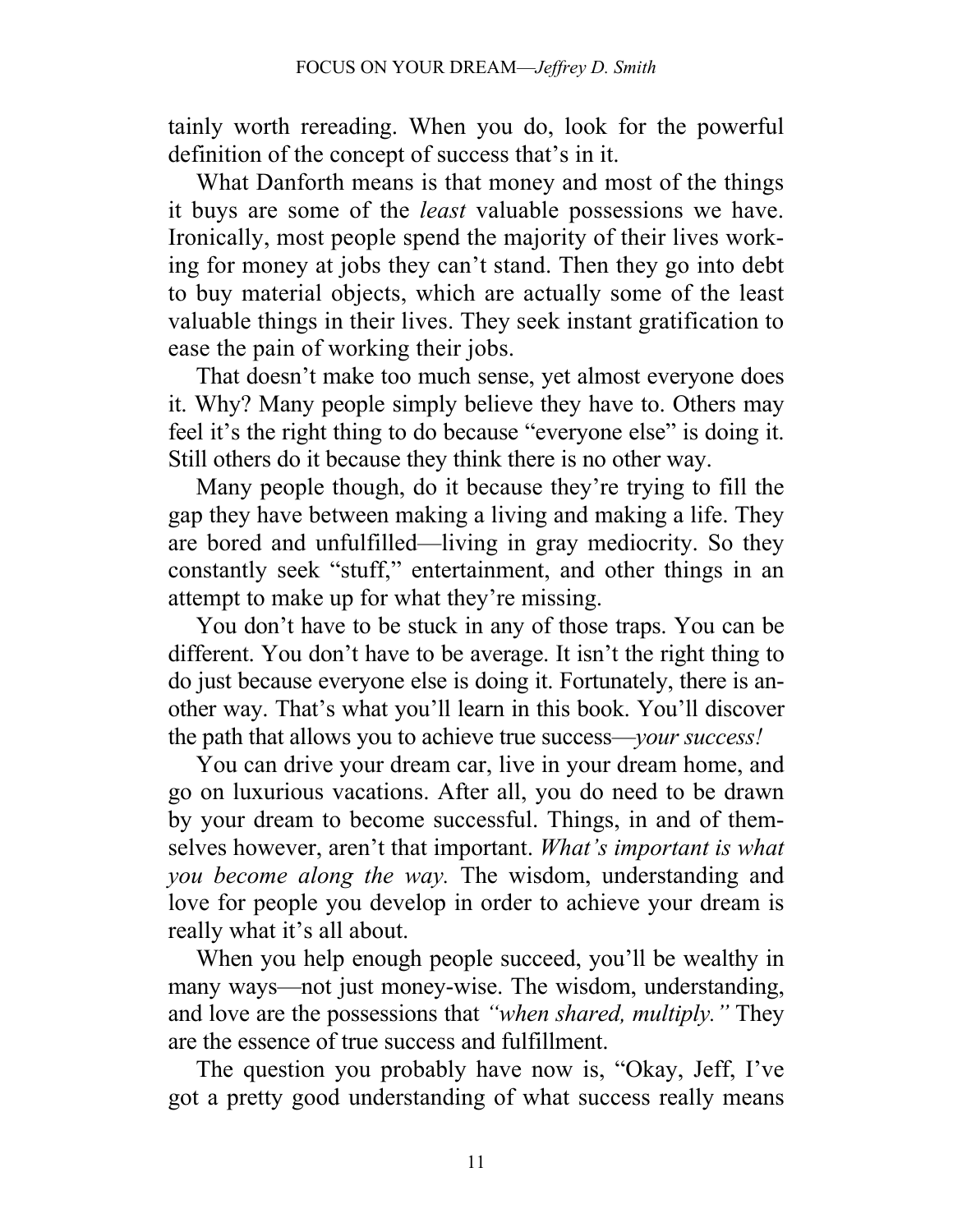to me. But doesn't it take tons of hard work, blood, sweat, and tears to ever achieve the level of success where I can make all my dreams come true? How can I ever do it with all that's going on in my life?

That's where *focus* comes in—and that's what we'll focus on in the rest of this book. *Now let's start sharpening our focus.*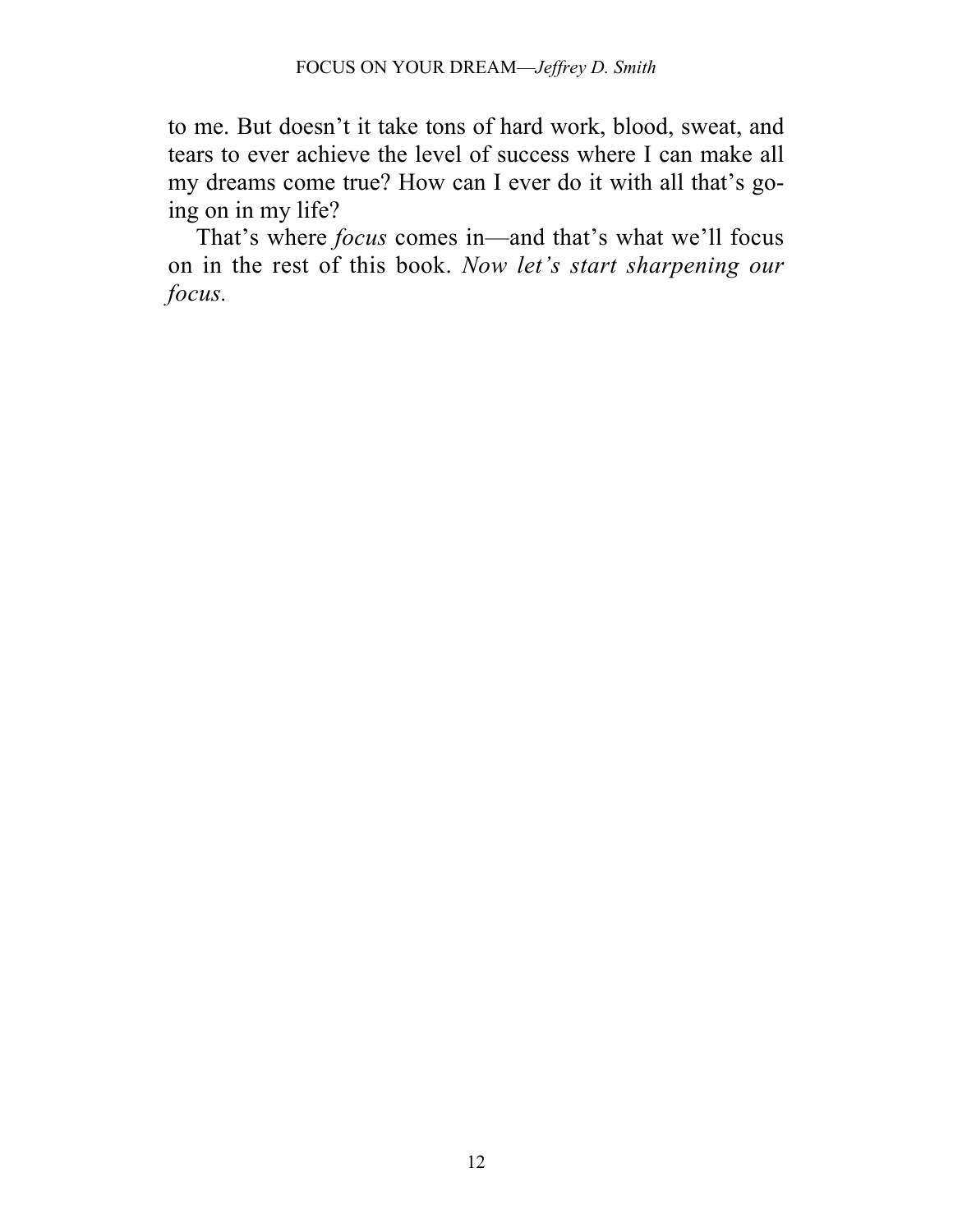### *Chapter 1*

## **What's Your Starting Point?**

*"Do what you can, with what you have, where you are."*  Teddy Roosevelt

#### **Where Are You Now?**

The first thing you need to know before you focus on your dream is where you're starting from. Fill in the list below to help you determine that.

Give yourself a score of 1 to 10 in the following areas: your health, family life, relationships, spirituality, social life, business, personal development, education, income, and financial situation (assets, liabilities, retirement plan, and such.) Thinking about each of these areas of your life will give you a basic starting point for our next discussion.

| <b>Key Life Areas</b> | <b>Where Am I?</b> | <b>Where Would I</b><br>Like To Be? |
|-----------------------|--------------------|-------------------------------------|
| <b>Health</b>         |                    |                                     |
| <b>Family Life</b>    |                    |                                     |
| <b>Relationships</b>  |                    |                                     |
| <b>Spirituality</b>   |                    |                                     |
| <b>Social Life</b>    |                    |                                     |
| $\complement$ areer   |                    |                                     |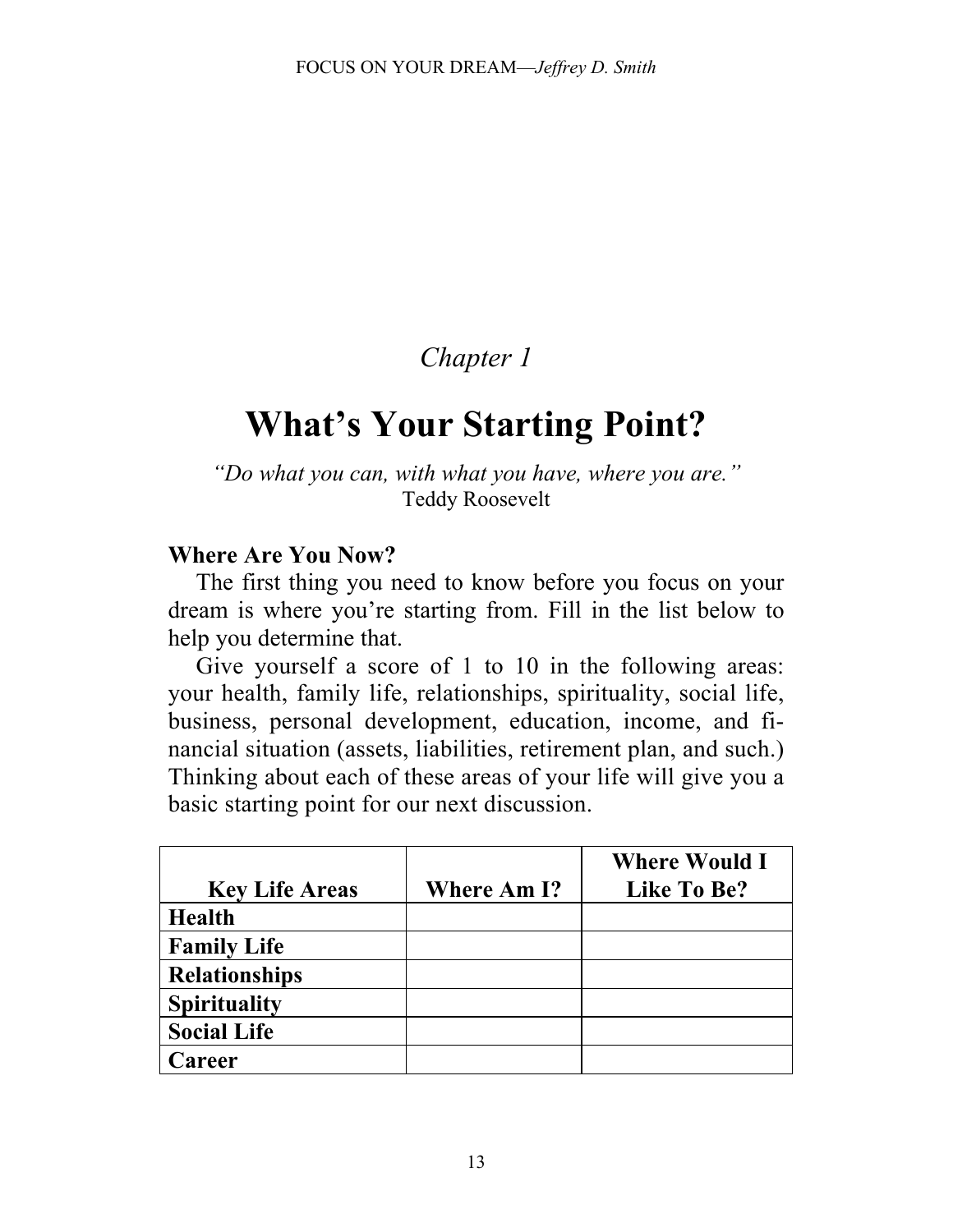|                             |                    | <b>Where Would I</b> |
|-----------------------------|--------------------|----------------------|
| <b>Key Life Areas</b>       | <b>Where Am I?</b> | Like To Be?          |
| <b>Business</b>             |                    |                      |
| <b>Personal Development</b> |                    |                      |
| <b>Education</b>            |                    |                      |
| <b>Income</b>               |                    |                      |
| <b>Financial Situation</b>  |                    |                      |

Imagine yourself waking up one morning in an unfamiliar place and saying, "I'd like to get out of here." The problem is, without knowing where you are starting from and what your destination is, you obviously would have no clue which direction to go. Even if you are totally determined to get somewhere, you'll spend the rest of your life just wandering around going nowhere!

Most people lead their lives out of focus. They wander around, trying to get somewhere, without really knowing where they're starting from, where they want to go, or how to get there.

Starting now, promise yourself you won't be part of the "that's how most of us do it" *wandering* majority. You'll be different. You'll know where you're coming from and where you're going to. You'll be *focused.* Affirm to yourself, *"I am focused."* 

Focus alone will make your journey more exciting and fun than anything you've ever experienced. There's exhilaration in focusing, pursuing and achieving your dream.

Now, let's begin by finding out exactly where you are today. Let's do a quick assessment of your situation.

Set up a worksheet like those on the previous two pages to help you think through this. Look back at what you've just written and ask yourself these questions:

- ♦ What areas of my life do I feel the most successful in?
- ♦ What areas do I feel need the most work?